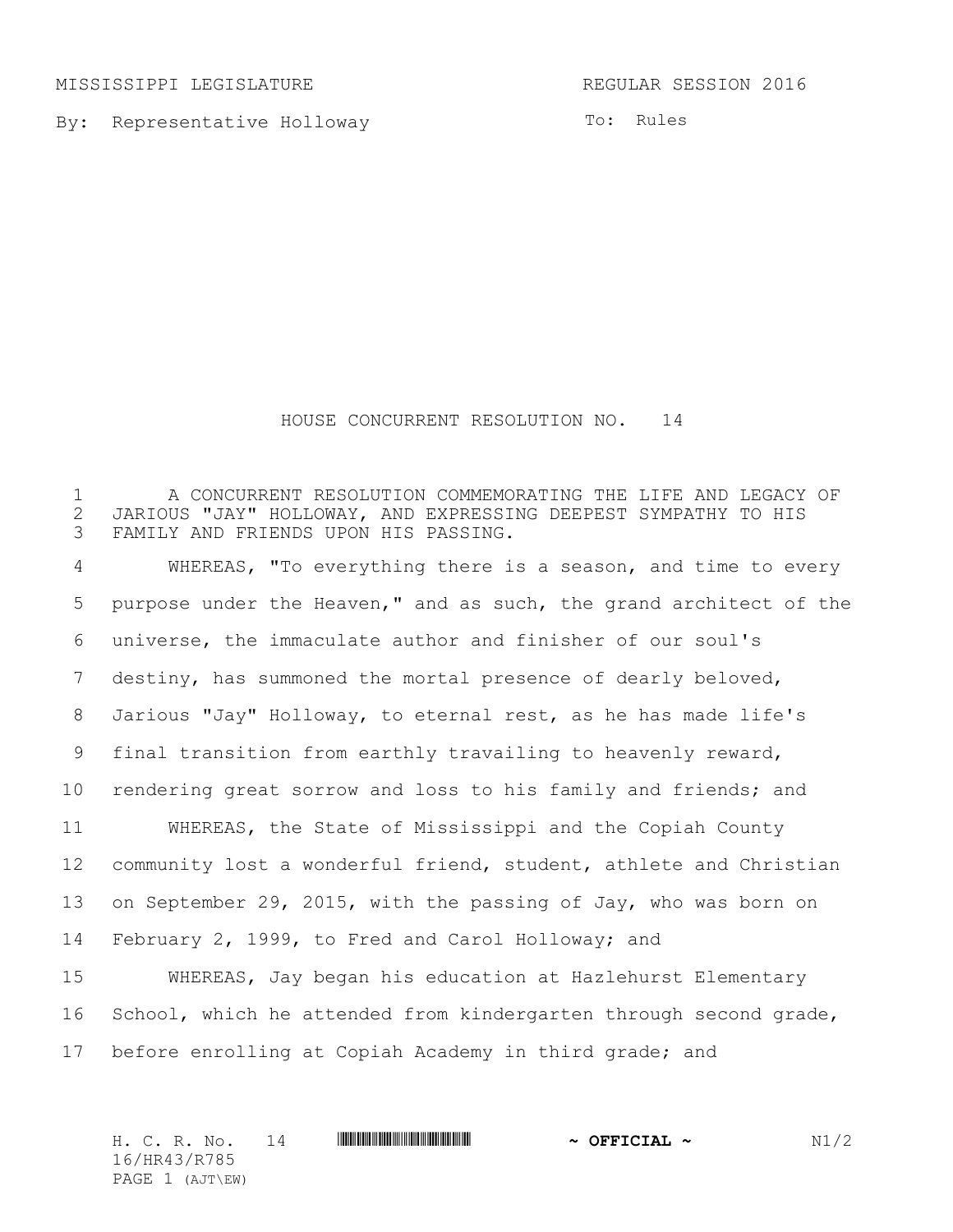WHEREAS, Jay was a gifted student and athlete, participating in various sports, including baseball, basketball, football and track and field, and even though he dreamed of becoming a Southeastern Conference and National Football League quarterback, Jay was talented in all of the sports he participated in, and even won South State titles in the discus throw in consecutive years and won the state championship for the 2014-2015 school year; and WHEREAS, Jay was not only successful on the field, but off

 the field as well, as recognized by his fellow students when they voted him into the 2014-2015 Beauty and Beau Pageant, where he placed first runner-up; and

 WHEREAS, as a teen, Jay remained a faithful and active member of New Life Cathedral of Worship, and his willingness to serve others and his love of life and God will continue to impact the lives of others in his church, school and community; and

 WHEREAS, though he has traversed the river of life to reunite with those who answered God's summons to life eternal and now beckon his arrival to the celestial shores of Heaven's grandeur, the legacy of Jay's memory will continue to refresh the hearts and fond memories of his beloved survivors: parents, Fred and Carol Holloway; sisters, Jacqueline McGrew, Temma Howard, Stephanie Gatlin and Shana Holloway; grandmothers, Mae Clara Holloway and Carolyn Johnson; godmother, Judy Norwood; aunt, Ruth Harrell; uncles, Carby Johnson, Charles Holloway, Sr., and Michael Johnson; nieces, Tia Howard, Tianna Howard and Olivia Claire Gatlin;

H. C. R. No. 14 \*HR43/R785\* **~ OFFICIAL ~** 16/HR43/R785 PAGE 2 (AJT\EW)